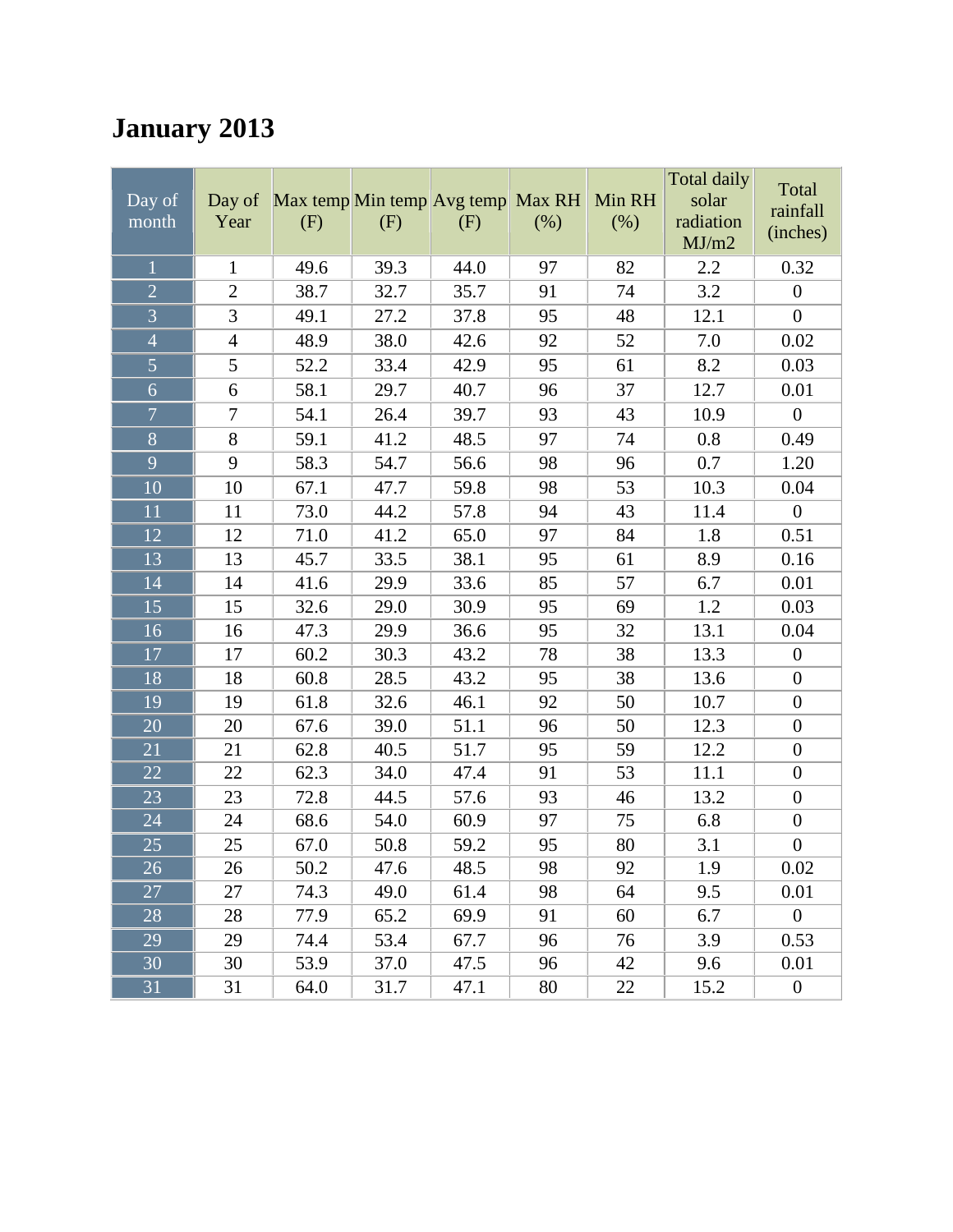## **February 2013**

| Day of<br>month | Day of<br>Year | Max temp Min temp Avg temp<br>(F) | (F)  | (F)  | Max RH<br>(% ) | Min RH<br>(% ) | <b>Total daily</b><br>solar<br>radiation<br>MJ/m2 | Total<br>rainfall<br>(inches) |
|-----------------|----------------|-----------------------------------|------|------|----------------|----------------|---------------------------------------------------|-------------------------------|
| $\overline{1}$  | 32             | 62.1                              | 38.0 | 48.9 | 76             | 43             | 14.9                                              | $\overline{0}$                |
| $\overline{2}$  | 33             | 68.5                              | 43.3 | 54.8 | 84             | 45             | 12.9                                              | $\boldsymbol{0}$              |
| $\overline{3}$  | 34             | 68.6                              | 35.8 | 51.5 | 93             | 26             | 14.9                                              | $\overline{0}$                |
| $\overline{4}$  | 35             | 63.4                              | 50.1 | 55.8 | 95             | 52             | 4.5                                               | 0.01                          |
| $\overline{5}$  | 36             | 67.6                              | 54.3 | 60.4 | 98             | 78             | 5.2                                               | $\overline{0}$                |
| $\overline{6}$  | 37             | 58.9                              | 53.9 | 57.0 | 97             | 94             | 1.7                                               | 1.16                          |
| $\overline{7}$  | 38             | 63.0                              | 53.0 | 57.6 | 98             | 90             | 4.0                                               | $\boldsymbol{0}$              |
| $\overline{8}$  | 39             | 62.5                              | 44.9 | 53.7 | 95             | 54             | 12.6                                              | $\overline{0}$                |
| $\overline{9}$  | 40             | 56.5                              | 41.2 | 45.9 | 96             | 89             | 3.1                                               | 0.02                          |
| 10              | 41             | 66.3                              | 51.9 | 61.3 | 97             | 28             | 10.5                                              | 2.17                          |
| $\overline{11}$ | 42             | 56.4                              | 47.7 | 51.5 | 95             | 45             | $\overline{5.7}$                                  | 0.24                          |
| 12              | 43             | 50.6                              | 45.7 | 47.9 | 96             | 90             | 2.4                                               | 0.82                          |
| 13              | 44             | 48.7                              | 37.2 | 42.6 | 93             | 66             | 6.8                                               | $\boldsymbol{0}$              |
| 14              | 45             | 64.2                              | 31.6 | 46.6 | 96             | 31             | 16.8                                              | $\boldsymbol{0}$              |
| 15              | 46             | 50.7                              | 38.7 | 44.2 | 88             | 46             | 6.4                                               | $\boldsymbol{0}$              |
| 16              | 47             | 51.7                              | 28.6 | 39.7 | 85             | 40             | 16.6                                              | $\boldsymbol{0}$              |
| 17              | 48             | 68.4                              | 34.3 | 51.6 | 79             | 29             | 17.2                                              | $\boldsymbol{0}$              |
| 18              | 49             | 72.8                              | 53.5 | 60.9 | 83             | 43             | 7.7                                               | $\boldsymbol{0}$              |
| 19              | 50             | 60.2                              | 37.6 | 49.4 | 88             | 28             | 17.8                                              | $\overline{0}$                |
| 20              | 51             | 49.2                              | 42.6 | 46.3 | 78             | 46             | 3.3                                               | 0.03                          |
| 21              | 52             | 67.0                              | 43.6 | 51.1 | 96             | 42             | 7.4                                               | 0.15                          |
| 22              | 53             | 55.2                              | 40.2 | 45.9 | 96             | 51             | 13.7                                              | $\boldsymbol{0}$              |
| 23              | 54             | 58.7                              | 31.3 | 44.1 | 92             | 46             | 17.9                                              | $\boldsymbol{0}$              |
| 24              | 55             | 66.9                              | 32.3 | 50.7 | 95             | 37             | 18.4                                              | $\overline{0}$                |
| 25              | 56             | 65.9                              | 42.9 | 54.8 | 93             | 32             | 10.1                                              | 0.02                          |
| 26              | 57             | 55.8                              | 38.5 | 45.8 | 88             | 48             | 15.5                                              | $\boldsymbol{0}$              |
| 27              | 58             | 58.4                              | 30.8 | 44.7 | 94             | 31             | 18.9                                              | $\boldsymbol{0}$              |
| 28              | 59             | 54.9                              | 33.3 | 43.6 | 77             | 35             | 19.8                                              | $\boldsymbol{0}$              |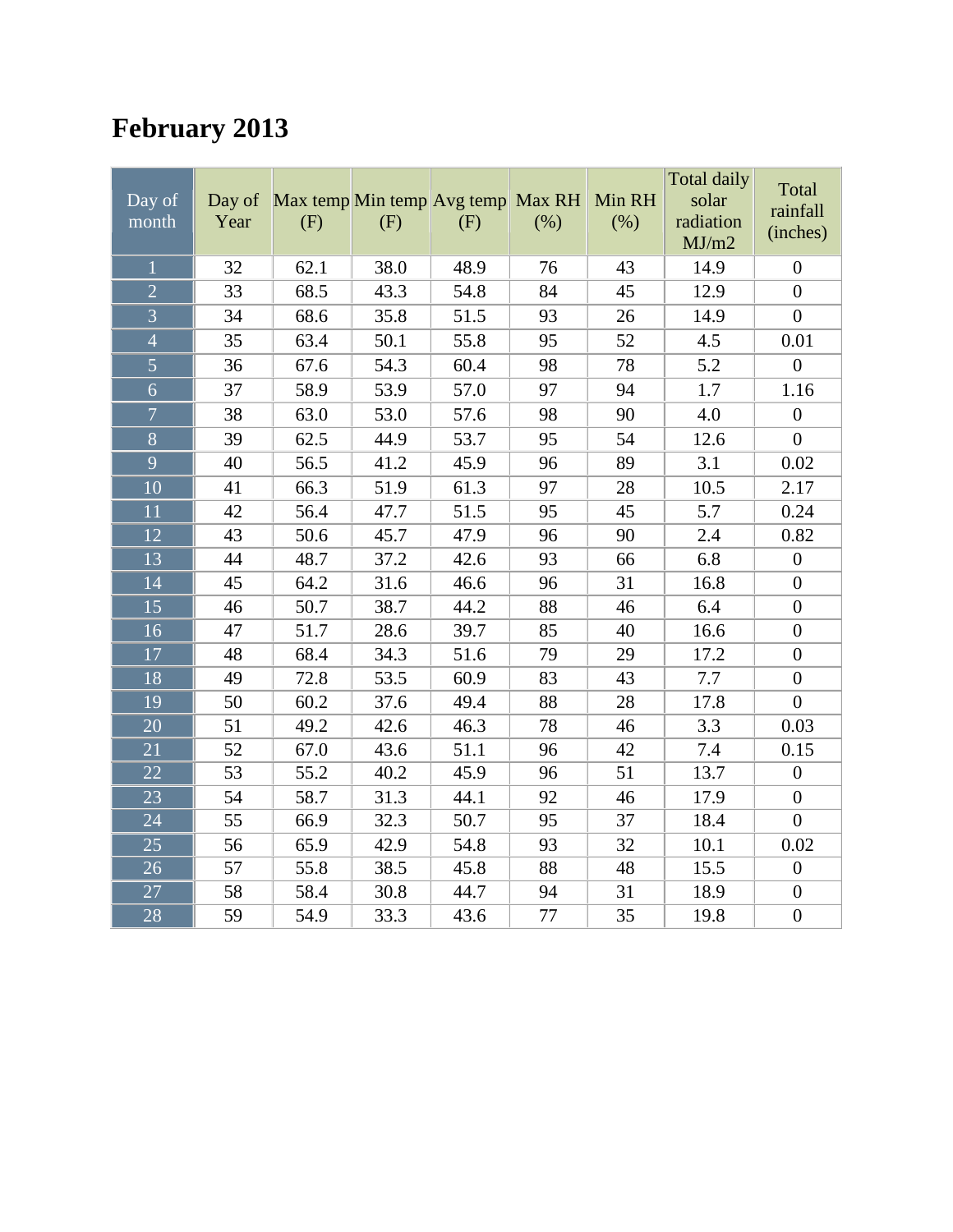#### **March 2013**

| Day of<br>month | Day of<br>Year | Max temp Min temp Avg temp Max RH<br>(F) | (F)  | (F)  | (% ) | Min RH<br>(% ) | <b>Total daily</b><br>solar<br>radiation<br>MJ/m2 | Total<br>rainfall<br>(inches) |
|-----------------|----------------|------------------------------------------|------|------|------|----------------|---------------------------------------------------|-------------------------------|
| $\mathbf{1}$    | 60             | 53.6                                     | 33.6 | 42.9 | 79   | 37             | 18.1                                              | $\boldsymbol{0}$              |
| $\overline{2}$  | 61             | 48.7                                     | 31.3 | 38.3 | 80   | 34             | 20.5                                              | $\boldsymbol{0}$              |
| $\overline{3}$  | 62             | 66.4                                     | 27.8 | 47.5 | 86   | 31             | 19.3                                              | $\boldsymbol{0}$              |
| $\overline{4}$  | 63             | 75.3                                     | 50.3 | 62.9 | 88   | 47             | 14.4                                              | $\boldsymbol{0}$              |
| 5               | 64             | 64.0                                     | 38.5 | 53.4 | 85   | 27             | 20.7                                              | $\boldsymbol{0}$              |
| 6               | 65             | 60.9                                     | 32.1 | 45.6 | 77   | 21             | 20.6                                              | $\boldsymbol{0}$              |
| $\overline{7}$  | 66             | 67.9                                     | 32.0 | 49.9 | 84   | 25             | 16.5                                              | $\boldsymbol{0}$              |
| $\overline{8}$  | 67             | 69.2                                     | 42.9 | 56.9 | 84   | 47             | 11.7                                              | $\boldsymbol{0}$              |
| 9               | 68             | 71.5                                     | 57.1 | 63.6 | 90   | 70             | 5.9                                               | $\boldsymbol{0}$              |
| 10              | 69             | 63.8                                     | 43.2 | 55.1 | 95   | 44             | 14.3                                              | 0.89                          |
| 11              | 70             | 54.3                                     | 34.7 | 43.7 | 78   | 33             | 22.2                                              | $\boldsymbol{0}$              |
| 12              | 71             | 65.9                                     | 30.6 | 48.0 | 92   | 26             | 21.2                                              | $\boldsymbol{0}$              |
| 13              | 72             | 66.5                                     | 37.4 | 51.3 | 86   | 26             | 21.1                                              | $\boldsymbol{0}$              |
| 14              | 73             | 73.2                                     | 41.3 | 57.5 | 80   | 35             | 20.5                                              | $\boldsymbol{0}$              |
| 15              | 74             | 76.8                                     | 51.3 | 63.6 | 82   | 38             | 20.8                                              | $\boldsymbol{0}$              |
| 16              | 75             | 79.1                                     | 58.2 | 67.6 | 89   | 43             | 20.7                                              | $\boldsymbol{0}$              |
| 17              | 76             | 75.8                                     | 61.5 | 67.5 | 94   | 65             | 10.5                                              | $\boldsymbol{0}$              |
| 18              | 77             | 76.3                                     | 57.2 | 68.0 | 91   | 54             | 16.0                                              | $\boldsymbol{0}$              |
| 19              | 78             | 69.1                                     | 45.5 | 58.3 | 91   | 35             | 18.7                                              | $\boldsymbol{0}$              |
| 20              | 79             | 66.7                                     | 45.3 | 56.4 | 67   | 23             | 23.1                                              | $\boldsymbol{0}$              |
| 21              | 80             | 64.8                                     | 45.2 | 55.0 | 76   | 38             | 10.4                                              | 0.02                          |
| 22              | 81             | 77.3                                     | 49.3 | 61.6 | 95   | 59             | 11.8                                              | $\boldsymbol{0}$              |
| 23              | 82             | 55.5                                     | 47.0 | 50.7 | 97   | 86             | 3.6                                               | 0.43                          |
| 24              | 83             | 51.7                                     | 38.7 | 46.1 | 97   | 47             | 22.3                                              | 0.02                          |
| 25              | 84             | 53.1                                     | 30.5 | 41.9 | 74   | 28             | 25.1                                              | $\boldsymbol{0}$              |
| $\overline{26}$ | 85             | 54.2                                     | 25.9 | 40.1 | 84   | 29             | 25.6                                              | $\boldsymbol{0}$              |
| 27              | 86             | 67.6                                     | 31.6 | 49.6 | 88   | 25             | 24.2                                              | $\boldsymbol{0}$              |
| 28              | 87             | 70.6                                     | 49.8 | 60.1 | 79   | 59             | 13.5                                              | $\boldsymbol{0}$              |
| 29              | 88             | 73.6                                     | 56.8 | 64.7 | 90   | 60             | 13.4                                              | $\boldsymbol{0}$              |
| 30              | 89             | 74.9                                     | 56.8 | 66.0 | 96   | 66             | 13.3                                              | 0.71                          |
| 31              | 90             | 68.9                                     | 55.9 | 62.9 | 97   | 72             | 9.0                                               | 0.49                          |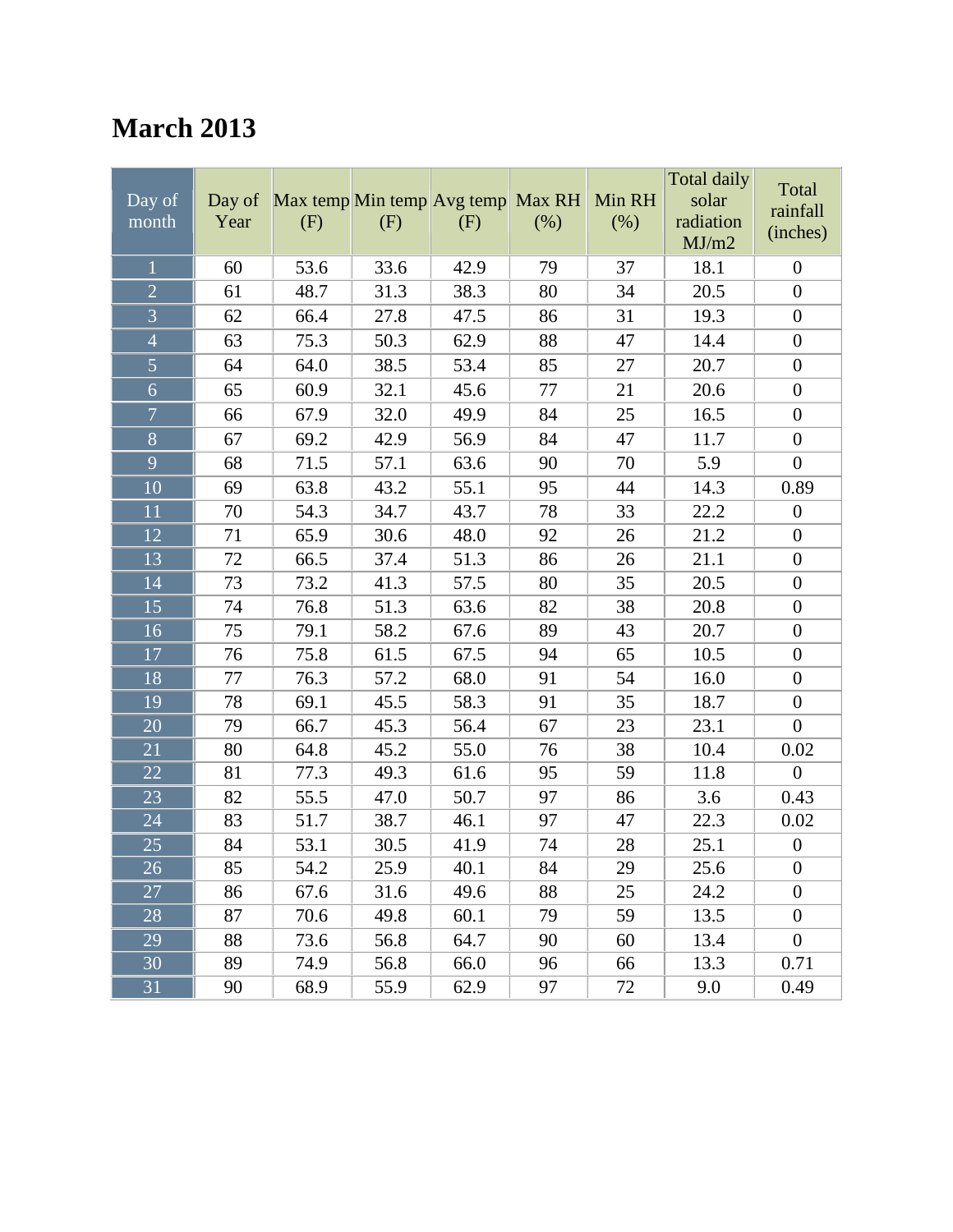## **April 2013**

| Day of<br>month | Day of<br>Year | (F)  | (F)  | Max temp Min temp Avg temp<br>(F) | Max RH<br>(%) | Min RH<br>(% ) | <b>Total daily</b><br>solar<br>radiation<br>MJ/m2 | Total<br>rainfall<br>(inches) |
|-----------------|----------------|------|------|-----------------------------------|---------------|----------------|---------------------------------------------------|-------------------------------|
| $\overline{1}$  | 91             | 79.0 | 50.8 | 64.7                              | 97            | 41             | 22.3                                              | $\overline{0}$                |
| $\overline{2}$  | 92             | 76.3 | 49.3 | 64.7                              | 95            | 54             | 15.2                                              | 0.36                          |
| $\overline{3}$  | 93             | 48.8 | 42.8 | 46.5                              | 94            | 82             | 3.9                                               | 0.06                          |
| $\overline{4}$  | 94             | 47.1 | 41.4 | 43.8                              | 95            | 80             | 3.9                                               | 0.05                          |
| $\overline{5}$  | 95             | 71.0 | 40.1 | 54.3                              | 96            | 40             | 24.4                                              | $\boldsymbol{0}$              |
| $\overline{6}$  | 96             | 76.1 | 49.1 | 62.8                              | 88            | 40             | 23.6                                              | $\overline{0}$                |
| $\overline{7}$  | 97             | 73.9 | 56.9 | 65.7                              | 94            | 63             | 10.8                                              | $\boldsymbol{0}$              |
| $\overline{8}$  | 98             | 78.5 | 62.7 | 70.2                              | 92            | 59             | 14.3                                              | $\boldsymbol{0}$              |
| $\overline{9}$  | 99             | 85.0 | 66.9 | 74.2                              | 88            | 52             | 20.5                                              | $\overline{0}$                |
| $\overline{10}$ | 100            | 76.0 | 42.4 | 58.6                              | 95            | 81             | 3.6                                               | 0.22                          |
| 11              | 101            | 61.8 | 38.6 | 47.9                              | 90            | 42             | 21.4                                              | $\boldsymbol{0}$              |
| 12              | 102            | 75.6 | 38.3 | 57.2                              | 95            | 32             | 25.0                                              | $\boldsymbol{0}$              |
| 13              | 103            | 76.5 | 50.4 | 63.6                              | 87            | 34             | 19.7                                              | $\boldsymbol{0}$              |
| 14              | 104            | 81.5 | 47.7 | 66.5                              | 95            | 50             | 23.6                                              | $\boldsymbol{0}$              |
| 15              | 105            | 86.8 | 67.0 | 74.7                              | 91            | 50             | 20.3                                              | $\overline{0}$                |
| 16              | 106            | 87.7 | 71.3 | 77.2                              | 90            | 53             | 20.1                                              | $\boldsymbol{0}$              |
| 17              | 107            | 85.1 | 72.3 | 77.2                              | 92            | 59             | 19.7                                              | $\boldsymbol{0}$              |
| 18              | 108            | 73.7 | 45.5 | 59.1                              | 95            | 72             | 3.1                                               | 0.90                          |
| 19              | 109            | 59.0 | 35.6 | 47.2                              | 92            | 35             | 27.1                                              | $\boldsymbol{0}$              |
| 20              | 110            | 71.0 | 37.0 | 55.1                              | 92            | 29             | 26.4                                              | $\boldsymbol{0}$              |
| 21              | 111            | 70.9 | 41.5 | 58.2                              | 93            | 41             | 24.5                                              | $\boldsymbol{0}$              |
| 22              | 112            | 77.8 | 46.2 | 63.7                              | 92            | 43             | 25.4                                              | $\boldsymbol{0}$              |
| 23              | 113            | 76.9 | 47.4 | 63.8                              | 92            | 62             | 15.9                                              | $\boldsymbol{0}$              |
| 24              | 114            | 60.6 | 39.8 | 49.3                              | 93            | 50             | 23.2                                              | 0.07                          |
| 25              | 115            | 72.1 | 48.2 | 59.7                              | 90            | 36             | 25.5                                              | $\overline{0}$                |
| 26              | 116            | 77.3 | 55.5 | 65.8                              | 85            | 62             | 10.6                                              | $\overline{0}$                |
| 27              | 117            | 80.0 | 64.2 | 71.1                              | 89            | 67             | 12.5                                              | $\boldsymbol{0}$              |
| 28              | 118            | 80.8 | 57.7 | 67.7                              | 93            | 54             | 20.8                                              | $\boldsymbol{0}$              |
| 29              | 119            | 84.6 | 57.8 | 71.4                              | 96            | 39             | 25.8                                              | $\boldsymbol{0}$              |
| 30              | 120            | 81.4 | 57.0 | 70.1                              | 96            | 54             | 21.2                                              | 0.23                          |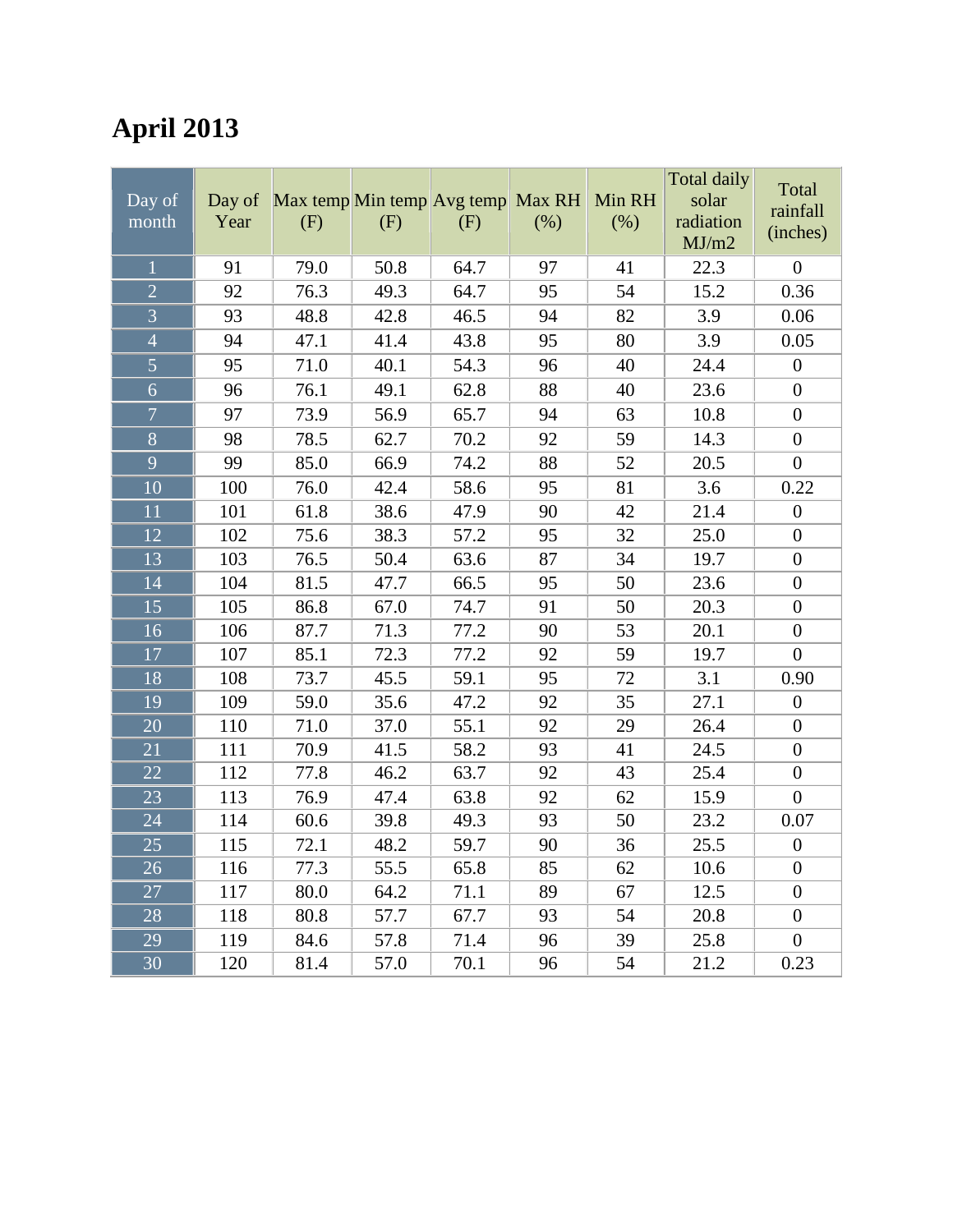## **May 2013**

| Day of<br>month | Day of<br>Year | Max temp Min temp Avg temp Max RH<br>(F) | (F)    | (F)    | $(\%)$ | Min RH<br>(% ) | Total daily<br>solar<br>radiation<br>MJ/m2 | Total<br>rainfall<br>(inches) |
|-----------------|----------------|------------------------------------------|--------|--------|--------|----------------|--------------------------------------------|-------------------------------|
| $\mathbf{1}$    | 121            | 80.3                                     | 61.5   | 70.1   | 97     | 63             | 16.9                                       | 0.01                          |
| $\overline{2}$  | 122            | 66.8                                     | 43.3   | 58.2   | 94     | 81             | 5.7                                        | $\overline{0}$                |
| $\overline{3}$  | 123            | 62.2                                     | 39.4   | 49.2   | 93     | 30             | 27.0                                       | 0.01                          |
| $\overline{4}$  | 124            | 71.7                                     | 42.0   | 57.1   | 84     | 26             | 27.1                                       | $\boldsymbol{0}$              |
| 5               | 125            | 64.9                                     | 40.7   | 53.0   | 90     | 42             | 27.7                                       | $\boldsymbol{0}$              |
| 6               | 126            | 75.8                                     | 45.5   | 60.5   | 92     | 42             | 25.2                                       | $\boldsymbol{0}$              |
| $\overline{7}$  | 127            | 81.5                                     | 53.3   | 67.9   | 93     | 38             | 26.5                                       | $\boldsymbol{0}$              |
| $\overline{8}$  | 128            | 84.3                                     | 59.2   | 71.8   | 87     | 45             | 24.0                                       | $\boldsymbol{0}$              |
| 9               | 129            | 74.3                                     | 63.7   | 68.2   | 97     | 77             | 4.7                                        | 0.85                          |
| 10              | 130            | 80.9                                     | 65.2   | 71.4   | 97     | 60             | 16.3                                       | 0.01                          |
| 11              | 131            | 77.3                                     | 57.7   | 68.2   | 94     | 43             | 26.2                                       | $\boldsymbol{0}$              |
| 12              | 132            | 74.1                                     | 55.0   | 63.1   | 88     | 30             | 24.8                                       | $\boldsymbol{0}$              |
| 13              | 133            | 82.5                                     | 47.3   | 66.4   | 92     | 33             | 26.6                                       | $\boldsymbol{0}$              |
| 14              | 134            | 84.4                                     | 61.0   | 72.4   | 79     | 36             | 26.5                                       | $\boldsymbol{0}$              |
| 15              | 135            | 70.8                                     | 63.2   | 66.6   | 96     | 62             | 6.1                                        | 0.26                          |
| 16              | 136            | 80.4                                     | 62.5   | 70.8   | 97     | 66             | 13.2                                       | 0.38                          |
| 17              | 137            | 86.5                                     | 70.9   | 77.2   | 96     | 68             | 19.0                                       | $\boldsymbol{0}$              |
| 18              | 138            | 90.5                                     | 69.8   | 79.5   | 95     | 57             | 22.6                                       | $\boldsymbol{0}$              |
| 19              | 139            | 90.1                                     | 70.3   | 79.1   | 91     | 51             | 24.2                                       | $\boldsymbol{0}$              |
| 20              | 140            | 87.6                                     | 71.8   | 79.0   | 92     | 61             | 20.7                                       | $\boldsymbol{0}$              |
| 21              | 141            | 86.3                                     | 63.2   | 75.4   | 97     | 64             | 12.6                                       | 1.67                          |
| 22              | 142            | 82.9                                     | 63.0   | 71.2   | 97     | 61             | 23.7                                       | 0.01                          |
| 23              | 143            | 86.6                                     | 65.8   | 75.1   | 98     | 62             | 19.7                                       | $\boldsymbol{0}$              |
| 24              | 144            | 84.4                                     | 69.4   | 76.7   | 97     | 69             | 16.6                                       | $\boldsymbol{0}$              |
| 25              | 145            | 85.9                                     | 69.3   | 76.2   | 89     | 63             | 17.6                                       | $\boldsymbol{0}$              |
| $\overline{26}$ | 146            | 82.8                                     | 69.8   | 75.3   | 95     | 68             | 13.7                                       | $\boldsymbol{0}$              |
| 27              | 147            | 87.3                                     | 69.9   | 77.9   | 95     | 53             | 24.5                                       | $\boldsymbol{0}$              |
| 28              | 148            | 87.6                                     | 71.5   | 78.5   | 88     | 50             | 25.8                                       | $\boldsymbol{0}$              |
| 29              | 149            | $\ast$                                   | $\ast$ | $\ast$ | $\ast$ | $\ast$         | $\ast$                                     | $\ast$                        |
| 30              | 150            | ∗                                        | $\ast$ | $\ast$ | ∗      | ∗              | $\ast$                                     | $\ast$                        |
| 31              | 151            | 91.5                                     | 75.8   | 83.0   | 91     | 53             | 23.0                                       | $\boldsymbol{0}$              |

\* The weather station was being upgraded.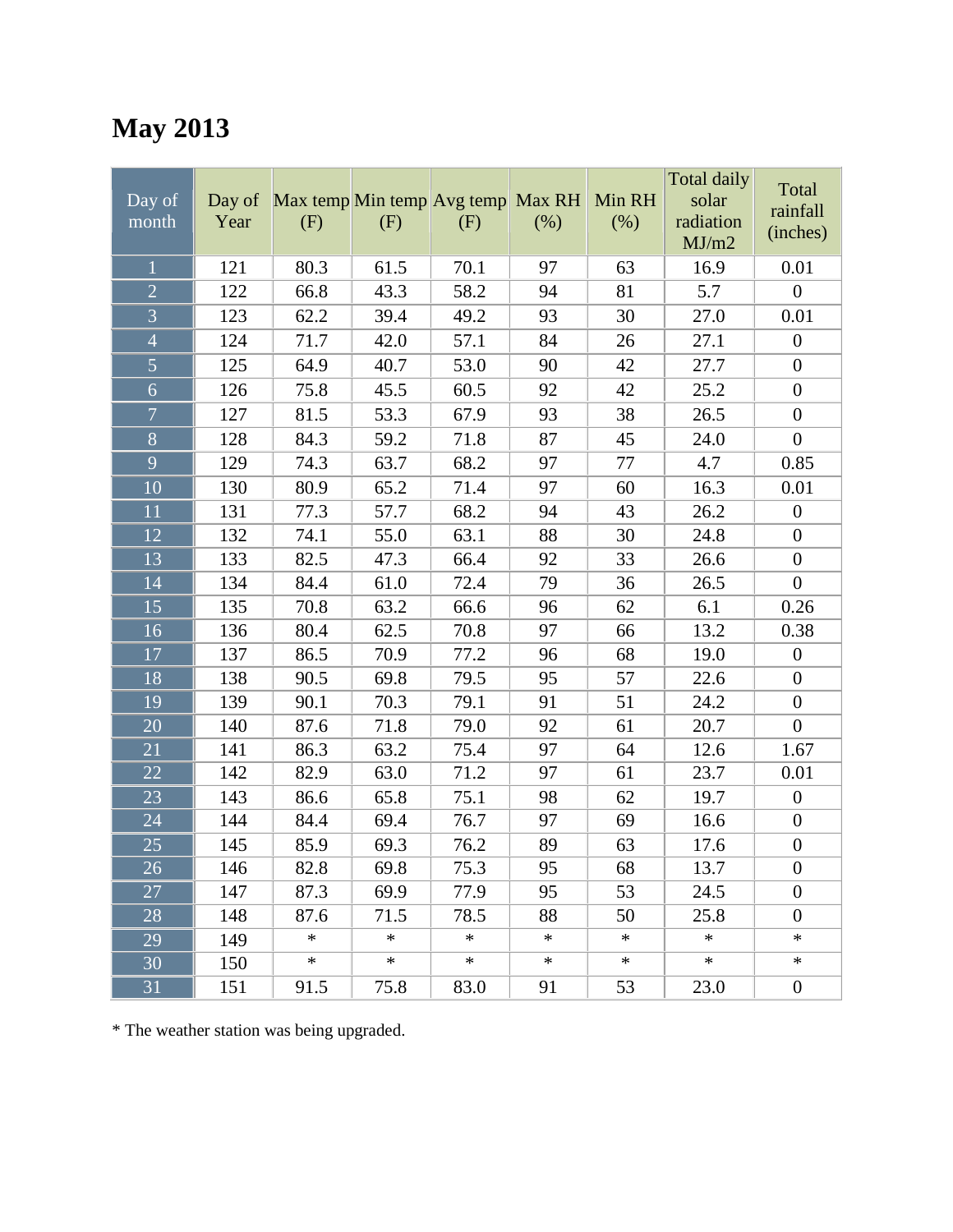#### **June 2013**

| Day of<br>month | Day of<br>Year | Max temp Min temp Avg temp<br>(F) | (F)    | (F)    | Max RH<br>(%) | Min RH<br>(% ) | <b>Total daily</b><br>solar<br>radiation<br>MJ/m2 | Total<br>rainfall<br>(inches) |
|-----------------|----------------|-----------------------------------|--------|--------|---------------|----------------|---------------------------------------------------|-------------------------------|
| 1               | 152            | 91.8                              | 74.4   | 82.7   | 93            | 53             | 23.4                                              | 0.01                          |
| $\overline{2}$  | 153            | 82.7                              | 63.5   | 73.6   | 98            | 46             | 26.1                                              | 0.04                          |
| $\overline{3}$  | 154            | 86.0                              | 58.0   | 72.7   | 97            | 42             | 33.1                                              | $\boldsymbol{0}$              |
| $\overline{4}$  | 155            | $\ast$                            | $\ast$ | $\ast$ | $\ast$        | $\ast$         | $\ast$                                            | $\ast$                        |
| $\overline{5}$  | 156            | 91.9                              | 67.9   | 79.6   | 96            | 51             | 26.9                                              | $\boldsymbol{0}$              |
| 6               | 157            | 77.0                              | 66.5   | 71.9   | 100           | 75             | 7.6                                               | 0.43                          |
| $\overline{7}$  | 158            | 81.8                              | 63.8   | 71.8   | 100           | 44             | 28.6                                              | $\boldsymbol{0}$              |
| $\overline{8}$  | 159            | 86.6                              | 59.5   | 73.6   | 98            | 47             | 26.0                                              | $\boldsymbol{0}$              |
| $\overline{9}$  | 160            | 88.2                              | 69.2   | 76.8   | 95            | 56             | 23.3                                              | $\boldsymbol{0}$              |
| 10              | 161            | 94.2                              | 68.4   | 81.2   | 96            | 39             | 30.5                                              | $\boldsymbol{0}$              |
| 11              | 162            | 93.6                              | 72.1   | 82.0   | 99            | 50             | 26.8                                              | $\boldsymbol{0}$              |
| 12              | 163            | 92.7                              | 73.4   | 82.7   | 97            | 48             | 25.1                                              | $\boldsymbol{0}$              |
| $\overline{13}$ | 164            | 94.9                              | 74.6   | 84.0   | 96            | 43             | 30.2                                              | $\boldsymbol{0}$              |
| 14              | 165            | 96.4                              | 72.3   | 85.2   | 94            | 50             | 25.2                                              | $\boldsymbol{0}$              |
| 15              | 166            | 92.6                              | 76.7   | 84.2   | 89            | 54             | 20.2                                              | $\boldsymbol{0}$              |
| 16              | 167            | 94.4                              | 77.1   | 84.6   | 89            | 42             | 28.4                                              | $\overline{0}$                |
| 17              | 168            | 90.1                              | 72.3   | 80.6   | 92            | 58             | 20.7                                              | 0.05                          |
| 18              | 169            | 83.0                              | 72.3   | 79.2   | 95            | 72             | 12.6                                              | $\boldsymbol{0}$              |
| 19              | 170            | 91.0                              | 67.9   | 78.6   | 100           | 50             | 21.1                                              | $\overline{0}$                |
| 20              | 171            | 95.8                              | 72.3   | 83.8   | 98            | 41             | 28.8                                              | $\boldsymbol{0}$              |
| $\overline{21}$ | 172            | 95.4                              | 73.7   | 84.3   | 96            | 40             | 29.2                                              | $\boldsymbol{0}$              |
| 22              | 173            | 96.0                              | 74.2   | 84.5   | 93            | 40             | 29.6                                              | $\boldsymbol{0}$              |
| 23              | 174            | 95.6                              | 73.1   | 84.7   | 95            | 43             | 29.8                                              | $\boldsymbol{0}$              |
| 24              | 175            | 96.7                              | 74.3   | 85.1   | 95            | 38             | 27.9                                              | $\boldsymbol{0}$              |
| 25              | 176            | 96.0                              | 75.2   | 85.4   | 96            | 42             | 26.5                                              | $\boldsymbol{0}$              |
| 26              | 177            | 98.3                              | 75.4   | 86.2   | 92            | 38             | 29.8                                              | $\boldsymbol{0}$              |
| 27              | 178            | 99.0                              | 75.5   | 86.5   | 90            | 32             | 31.4                                              | $\boldsymbol{0}$              |
| 28              | 179            | 102.9                             | 77.8   | 88.7   | 77            | 27             | 28.5                                              | $\boldsymbol{0}$              |
| 29              | 180            | 97.1                              | 71.7   | 85.1   | 85            | 29             | 31.6                                              | $\boldsymbol{0}$              |
| 30              | 181            | 91.0                              | 65.5   | 79.2   | 82            | 30             | 32.0                                              | $\boldsymbol{0}$              |

\* The weather station was being upgraded.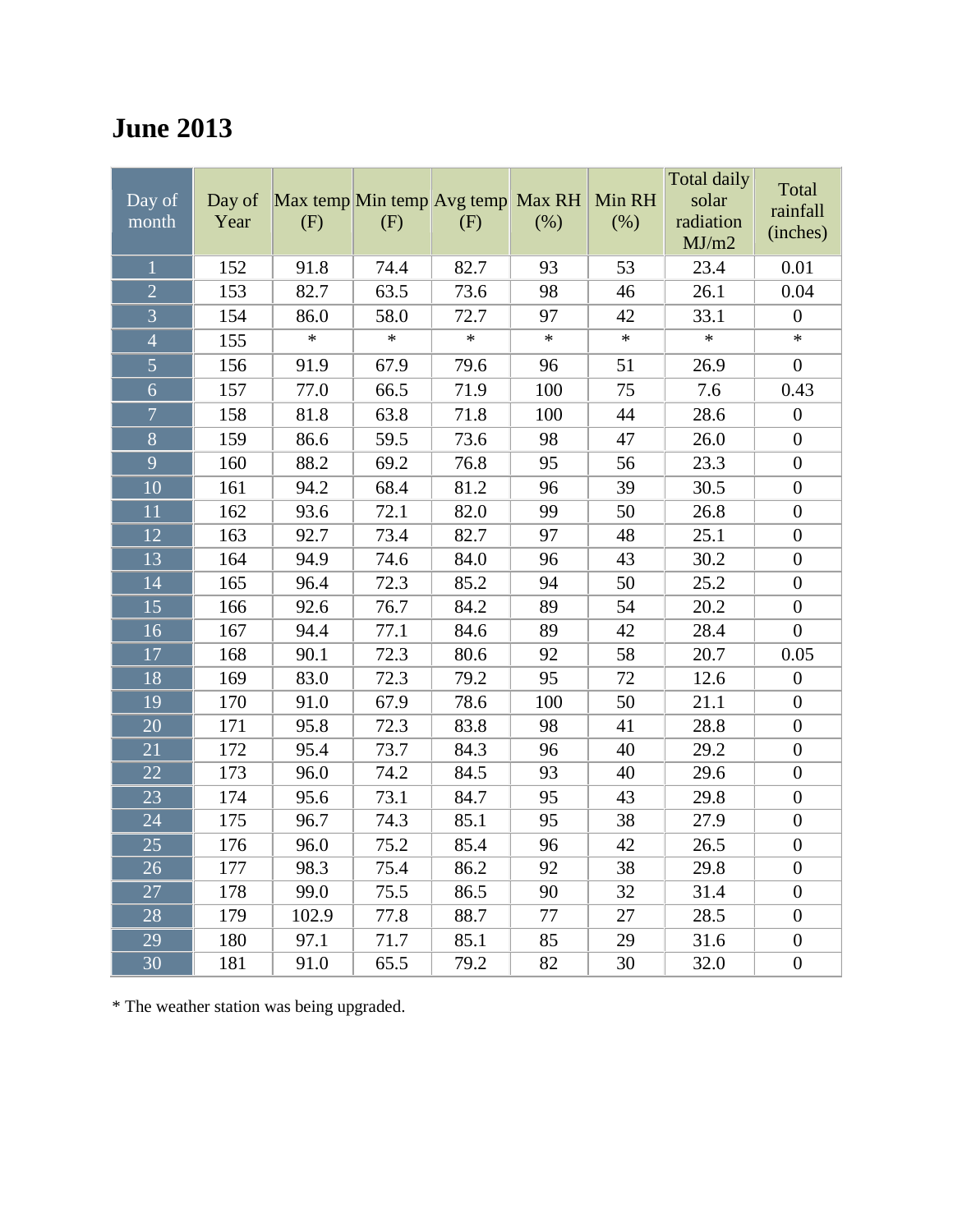## **July 2013**

| Day of<br>month | Day of<br>Year | (F)  | Max temp Min temp Avg temp Max RH<br>(F) | (F)  | (%) | Min RH<br>(% ) | <b>Total daily</b><br>solar<br>radiation<br>MJ/m2 | Total<br>rainfall<br>(inches) |
|-----------------|----------------|------|------------------------------------------|------|-----|----------------|---------------------------------------------------|-------------------------------|
| $\overline{1}$  | 182            | 87.2 | 63.4                                     | 76.1 | 86  | 34             | 29.0                                              | $\boldsymbol{0}$              |
| $\overline{2}$  | 183            | 90.1 | 64.6                                     | 76.8 | 85  | 28             | 29.7                                              | $\boldsymbol{0}$              |
| $\overline{3}$  | 184            | 90.8 | 60.1                                     | 77.5 | 94  | 26             | 27.2                                              | $\boldsymbol{0}$              |
| $\overline{4}$  | 185            | 91.1 | 64.2                                     | 77.7 | 93  | 34             | 24.5                                              | $\boldsymbol{0}$              |
| 5               | 186            | 93.9 | 64.5                                     | 80.6 | 91  | 28             | 26.5                                              | $\boldsymbol{0}$              |
| 6               | 187            | 95.0 | 67.6                                     | 82.7 | 93  | 31             | 29.0                                              | $\boldsymbol{0}$              |
| $\overline{7}$  | 188            | 96.6 | 68.4                                     | 81.4 | 94  | 41             | 26.1                                              | 0.01                          |
| $\overline{8}$  | 189            | 92.5 | 72.8                                     | 82.1 | 97  | 51             | 22.5                                              | $\overline{0}$                |
| 9               | 190            | 98.9 | 73.0                                     | 85.8 | 94  | 33             | 29.2                                              | $\boldsymbol{0}$              |
| 10              | 191            | 99.6 | 76.8                                     | 87.9 | 87  | 36             | 26.7                                              | $\boldsymbol{0}$              |
| 11              | 192            | 95.2 | 76.6                                     | 83.8 | 85  | 48             | 19.2                                              | $\boldsymbol{0}$              |
| 12              | 193            | 98.5 | 69.4                                     | 84.7 | 97  | 37             | 30.3                                              | $\boldsymbol{0}$              |
| 13              | 194            | 95.2 | 69.4                                     | 83.6 | 81  | 23             | 29.8                                              | $\boldsymbol{0}$              |
| 14              | 195            | 82.5 | 68.4                                     | 76.1 | 95  | 61             | 8.0                                               | 0.40                          |
| 15              | 196            | 86.0 | 69.7                                     | 75.1 | 99  | 63             | 12.3                                              | 1.20                          |
| 16              | 197            | 90.4 | 69.6                                     | 79.1 | 99  | 48             | 22.2                                              | 0.13                          |
| 17              | 198            | 90.8 | 72.5                                     | 80.5 | 99  | 54             | 23.5                                              | $\boldsymbol{0}$              |
| 18              | 199            | 93.3 | 72.5                                     | 82.7 | 97  | 46             | 25.0                                              | 0.01                          |
| 19              | 200            | 84.1 | 70.9                                     | 75.6 | 97  | 69             | 13.1                                              | 0.34                          |
| 20              | 201            | 91.5 | 69.6                                     | 79.6 | 98  | 50             | 24.3                                              | $\boldsymbol{0}$              |
| 21              | 202            | 92.1 | 72.2                                     | 80.8 | 99  | 53             | 24.7                                              | $\boldsymbol{0}$              |
| 22              | 203            | 94.4 | 75.8                                     | 84.4 | 95  | 52             | 25.3                                              | $\boldsymbol{0}$              |
| 23              | 204            | 94.3 | 77.0                                     | 85.0 | 91  | 52             | 26.9                                              | $\boldsymbol{0}$              |
| 24              | 205            | 89.0 | 73.9                                     | 81.5 | 96  | 63             | 16.5                                              | $\boldsymbol{0}$              |
| 25              | 206            | 93.0 | 68.5                                     | 81.1 | 99  | 45             | 26.1                                              | $\boldsymbol{0}$              |
| $\overline{26}$ | 207            | 91.4 | 75.1                                     | 82.5 | 91  | 58             | 19.7                                              | $\theta$                      |
| 27              | 208            | 85.9 | 70.2                                     | 77.1 | 93  | 53             | 17.7                                              | $\boldsymbol{0}$              |
| 28              | 209            | 91.8 | 63.5                                     | 79.5 | 98  | 51             | 26.9                                              | $\boldsymbol{0}$              |
| 29              | 210            | 95.3 | 75.5                                     | 84.4 | 97  | 47             | 24.7                                              | $\boldsymbol{0}$              |
| 30              | 211            | 97.2 | 75.0                                     | 84.9 | 94  | 38             | 28.1                                              | $\boldsymbol{0}$              |
| 31              | 212            | 97.3 | 75.8                                     | 86.0 | 89  | 38             | 29.2                                              | $\boldsymbol{0}$              |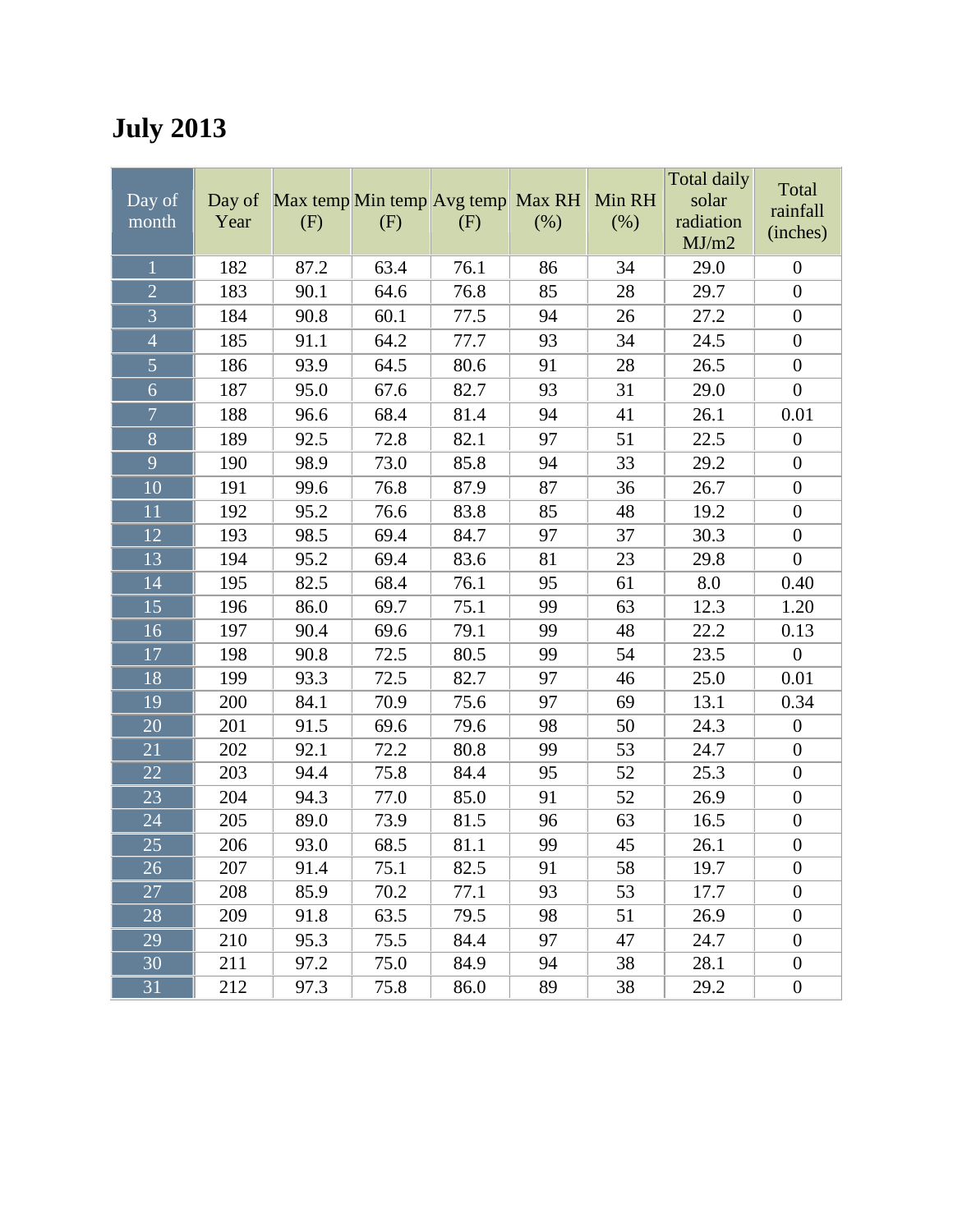# **August 2013**

|                 |        |                                   |      |      |        |        | Total daily | Total            |
|-----------------|--------|-----------------------------------|------|------|--------|--------|-------------|------------------|
| Day of          | Day of | Max temp Min temp Avg temp Max RH |      |      |        | Min RH | solar       | rainfall         |
| month           | Year   | (F)                               | (F)  | (F)  | $(\%)$ | (% )   | radiation   | (inches)         |
|                 |        |                                   |      |      |        |        | MJ/m2       |                  |
| $\mathbf{1}$    | 213    | 100.9                             | 72.7 | 83.1 | 97     | 39     | 25.5        | 1.65             |
| $\overline{2}$  | 214    | 98.0                              | 73.8 | 84.9 | 99     | 43     | 27.9        | 0.01             |
| $\overline{3}$  | 215    | 95.5                              | 74.9 | 85.1 | 94     | 45     | 27.0        | $\boldsymbol{0}$ |
| $\overline{4}$  | 216    | 96.2                              | 75.7 | 85.6 | 95     | 45     | 27.4        | $\boldsymbol{0}$ |
| $\overline{5}$  | 217    | 98.1                              | 77.3 | 86.8 | 92     | 35     | 25.9        | $\boldsymbol{0}$ |
| $\overline{6}$  | 218    | 99.5                              | 76.9 | 84.4 | 85     | 38     | 29.1        | $\boldsymbol{0}$ |
| $\overline{7}$  | 219    | 100.2                             | 76.7 | 87.6 | 88     | 37     | 28.7        | $\boldsymbol{0}$ |
| $\overline{8}$  | 220    | 98.6                              | 75.6 | 86.7 | 89     | 41     | 28.2        | $\boldsymbol{0}$ |
| 9               | 221    | 99.3                              | 75.9 | 86.2 | 92     | 27     | 29.3        | $\boldsymbol{0}$ |
| 10              | 222    | 101.2                             | 78.1 | 85.7 | 88     | 33     | 27.6        | $\boldsymbol{0}$ |
| 11              | 223    | 97.8                              | 72.7 | 84.4 | 97     | 42     | 28.0        | $\boldsymbol{0}$ |
| 12              | 224    | 96.5                              | 75.0 | 84.9 | 95     | 41     | 26.5        | $\boldsymbol{0}$ |
| 13              | 225    | 98.1                              | 77.5 | 83.9 | 95     | 40     | 23.3        | 0.15             |
| 14              | 226    | 86.1                              | 74.7 | 79.7 | 99     | 65     | 17.6        | 0.17             |
| 15              | 227    | 89.5                              | 68.8 | 78.3 | 77     | 35     | 28.4        | $\boldsymbol{0}$ |
| 16              | 228    | 88.1                              | 62.6 | 75.5 | 93     | 45     | 21.7        | $\boldsymbol{0}$ |
| 17              | 229    | 88.3                              | 59.8 | 74.2 | 96     | 33     | 29.4        | $\boldsymbol{0}$ |
| 18              | 230    | 90.8                              | 62.3 | 76.6 | 96     | 33     | 24.6        | $\boldsymbol{0}$ |
| 19              | 231    | 93.3                              | 67.4 | 79.6 | 90     | 33     | 24.3        | $\boldsymbol{0}$ |
| 20              | 232    | 94.7                              | 67.7 | 80.7 | 92     | 29     | 23.9        | $\boldsymbol{0}$ |
| 21              | 233    | 96.4                              | 69.8 | 82.8 | 95     | 35     | 25.3        | $\boldsymbol{0}$ |
| 22              | 234    | 96.4                              | 73.1 | 82.5 | 91     | 44     | 18.9        | 0.01             |
| 23              | 235    | 99.0                              | 72.1 | 85.1 | 95     | 33     | 23.5        | $\boldsymbol{0}$ |
| 24              | 236    | 98.3                              | 71.9 | 85.4 | 95     | 36     | 21.8        | $\boldsymbol{0}$ |
| 25              | 237    | 94.9                              | 70.0 | 83.5 | 94     | 38     | 25.6        | $\boldsymbol{0}$ |
| $\overline{26}$ | 238    | 93.1                              | 70.0 | 81.5 | 97     | 42     | 23.9        | $\boldsymbol{0}$ |
| 27              | 239    | 93.3                              | 71.4 | 81.6 | 97     | 44     | 21.7        | $\boldsymbol{0}$ |
| 28              | 240    | 97.8                              | 72.2 | 84.4 | 91     | 37     | 26.4        | $\boldsymbol{0}$ |
| 29              | 241    | 99.7                              | 72.0 | 86.7 | 87     | 31     | 18.7        | $\boldsymbol{0}$ |
| 30              | 242    | 100.3                             | 74.6 | 87.0 | 91     | 28     | 22.5        | $\boldsymbol{0}$ |
| 31              | 243    | 102.1                             | 75.3 | 87.6 | 89     | 30     | 23.0        | $\boldsymbol{0}$ |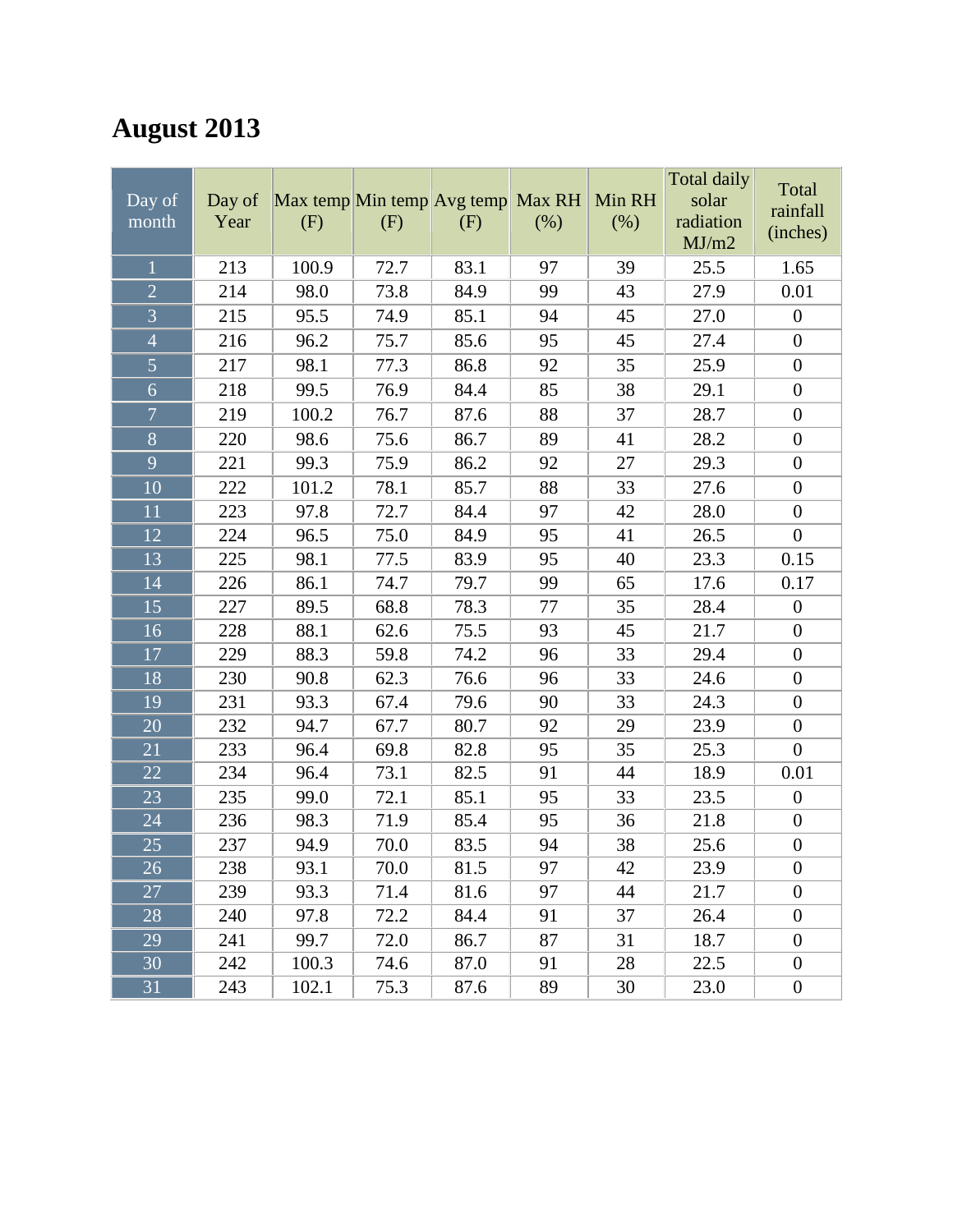## **September 2013**

| Day of<br>month | Day of<br>Year | Max temp Min temp Avg temp Max RH<br>(F) | (F)  | (F)  | (%) | Min RH<br>(%) | <b>Total daily</b><br>solar<br>radiation<br>MJ/m2 | Total<br>rainfall<br>(inches) |
|-----------------|----------------|------------------------------------------|------|------|-----|---------------|---------------------------------------------------|-------------------------------|
| $\overline{1}$  | 244            | 101.9                                    | 76.1 | 86.3 | 87  | 33            | 22.4                                              | $\boldsymbol{0}$              |
| $\overline{2}$  | 245            | 91.3                                     | 75.0 | 80.5 | 95  | 53            | 13.8                                              | 0.10                          |
| $\overline{3}$  | 246            | 98.8                                     | 70.9 | 85.5 | 94  | 35            | 21.2                                              | $\boldsymbol{0}$              |
| $\overline{4}$  | 247            | 97.4                                     | 71.5 | 83.8 | 95  | 40            | 23.4                                              | $\boldsymbol{0}$              |
| $\overline{5}$  | 248            | 98.0                                     | 71.2 | 83.5 | 95  | 30            | 22.6                                              | $\boldsymbol{0}$              |
| 6               | 249            | 98.5                                     | 71.2 | 84.4 | 90  | 28            | 19.4                                              | $\boldsymbol{0}$              |
| $\overline{7}$  | 250            | 98.7                                     | 73.6 | 84.9 | 92  | 30            | 24.7                                              | $\overline{0}$                |
| $\overline{8}$  | 251            | 98.3                                     | 67.6 | 83.0 | 97  | 31            | 25.4                                              | $\boldsymbol{0}$              |
| $\overline{9}$  | 252            | 96.5                                     | 67.8 | 82.9 | 95  | 30            | 22.7                                              | $\boldsymbol{0}$              |
| 10              | 253            | 94.5                                     | 69.0 | 81.5 | 97  | 36            | 18.1                                              | $\boldsymbol{0}$              |
| $\overline{11}$ | 254            | 91.7                                     | 70.2 | 78.7 | 91  | 45            | 13.8                                              | $\boldsymbol{0}$              |
| 12              | 255            | 97.2                                     | 69.2 | 82.7 | 97  | 29            | 20.9                                              | $\boldsymbol{0}$              |
| 13              | 256            | 95.7                                     | 70.4 | 81.3 | 90  | 38            | 17.7                                              | $\boldsymbol{0}$              |
| 14              | 257            | 91.6                                     | 70.8 | 80.9 | 73  | 38            | 24.0                                              | $\boldsymbol{0}$              |
| 15              | 258            | 93.7                                     | 67.7 | 81.2 | 66  | 37            | 21.3                                              | $\boldsymbol{0}$              |
| $\overline{16}$ | 259            | 96.4                                     | 70.9 | 84.0 | 91  | 35            | 20.3                                              | $\overline{0}$                |
| 17              | 260            | 96.4                                     | 71.7 | 82.1 | 97  | 37            | 19.1                                              | 0.45                          |
| 18              | 261            | 96.1                                     | 72.3 | 83.0 | 97  | 35            | 17.7                                              | $\boldsymbol{0}$              |
| 19              | 262            | 94.9                                     | 73.0 | 81.6 | 94  | 43            | 17.1                                              | $\overline{0}$                |
| 20              | 263            | 75.6                                     | 69.6 | 72.9 | 99  | 96            | 1.02                                              | 4.51                          |
| 21              | 264            | 82.4                                     | 59.7 | 71.5 | 99  | 36            | 23.6                                              | 0.03                          |
| $\overline{22}$ | 265            | 82.0                                     | 53.0 | 66.7 | 99  | 35            | 26.5                                              | $\boldsymbol{0}$              |
| 23              | 266            | 86.8                                     | 52.3 | 69.6 | 98  | 40            | 25.0                                              | $\boldsymbol{0}$              |
| 24              | 267            | 91.9                                     | 63.9 | 76.7 | 96  | 31            | 24.7                                              | $\boldsymbol{0}$              |
| 25              | 268            | 91.2                                     | 56.5 | 73.2 | 93  | 23            | 25.3                                              | $\boldsymbol{0}$              |
| 26              | 269            | 92.7                                     | 62.2 | 76.5 | 85  | 32            | 24.5                                              | $\boldsymbol{0}$              |
| 27              | 270            | 91.2                                     | 62.6 | 78.5 | 96  | 39            | 22.6                                              | $\boldsymbol{0}$              |
| 28              | 271            | 88.5                                     | 69.7 | 76.9 | 99  | 60            | 13.0                                              | 1.20                          |
| 29              | 272            | 74.6                                     | 68.8 | 71.9 | 99  | 88            | 5.2                                               | 0.45                          |
| 30              | 273            | 84.8                                     | 68.2 | 75.6 | 100 | 69            | 14.7                                              | $\boldsymbol{0}$              |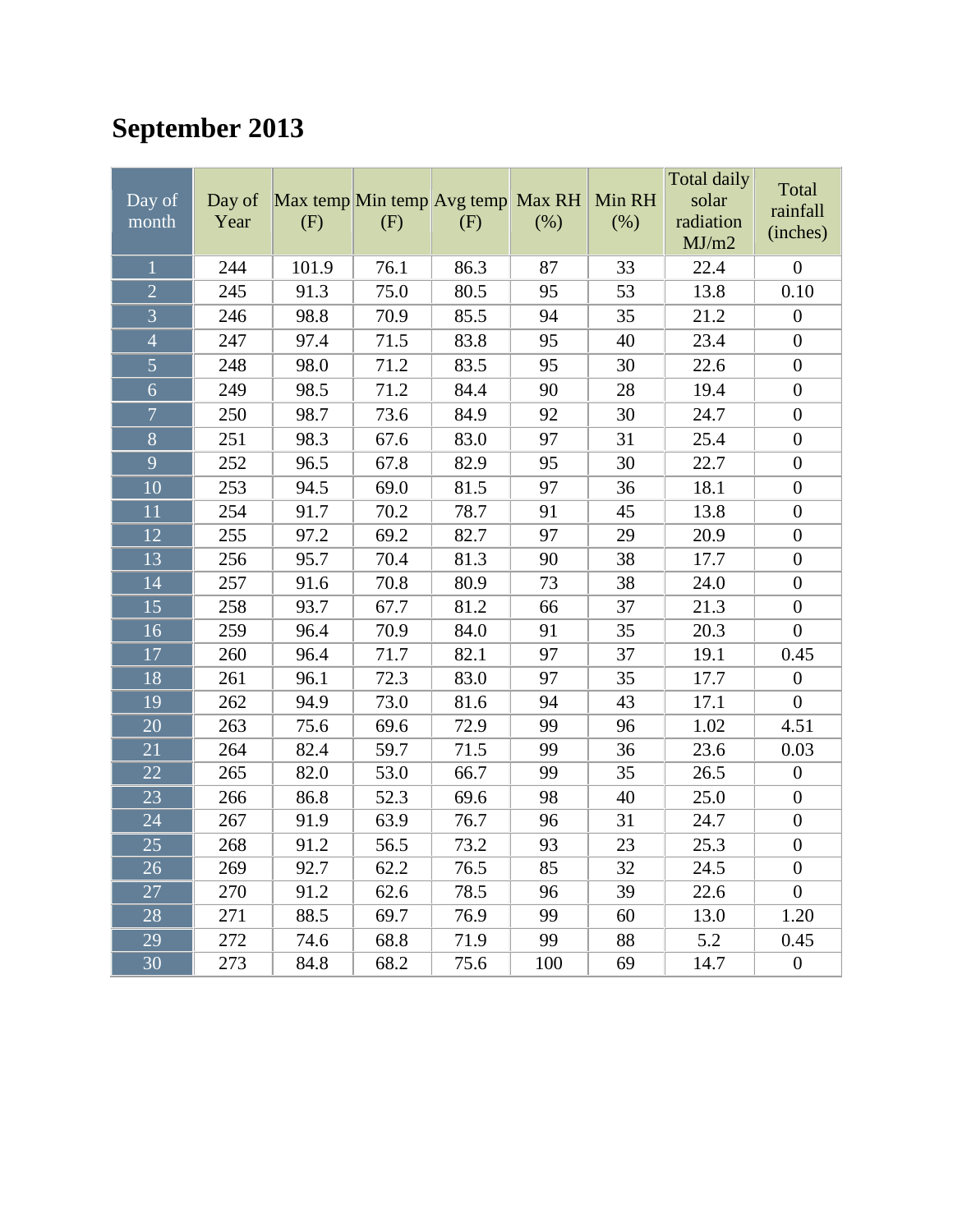#### **October 2013**

| Day of<br>month | Day of<br>Year | (F)  | (F)  | Max temp Min temp Avg temp Max RH<br>(F) | (% )            | Min RH<br>(% ) | Total daily<br>solar<br>radiation<br>MJ/m2 | Total<br>rainfall<br>(inches) |
|-----------------|----------------|------|------|------------------------------------------|-----------------|----------------|--------------------------------------------|-------------------------------|
| $\mathbf{1}$    | 274            | 88.2 | 71.7 | 77.8                                     | 98              | 62             | 14.0                                       | $\boldsymbol{0}$              |
| $\overline{2}$  | 275            | 88.0 | 72.5 | 78.3                                     | 98              | 61             | 14.2                                       | $\boldsymbol{0}$              |
| $\overline{3}$  | 276            | 87.7 | 72.8 | 78.9                                     | 97              | 63             | 14.2                                       | $\boldsymbol{0}$              |
| $\overline{4}$  | 277            | 88.9 | 71.7 | 79.1                                     | 99              | 52             | 19.4                                       | $\boldsymbol{0}$              |
| 5               | 278            | 88.5 | 58.1 | 74.8                                     | 95              | 60             | 18.0                                       | $\boldsymbol{0}$              |
| 6               | 279            | 74.7 | 53.3 | 61.9                                     | 93              | 28             | 20.1                                       | $\boldsymbol{0}$              |
| $\overline{7}$  | 280            | 78.9 | 47.5 | 62.3                                     | 93              | 23             | 23.1                                       | $\boldsymbol{0}$              |
| $\overline{8}$  | 281            | 76.9 | 46.6 | 61.3                                     | 97              | 44             | 20.2                                       | $\boldsymbol{0}$              |
| 9               | 282            | 80.7 | 49.6 | 64.6                                     | 98              | 45             | 22.1                                       | $\boldsymbol{0}$              |
| 10              | 283            | 82.6 | 52.9 | 68.3                                     | 98              | 45             | 21.6                                       | $\boldsymbol{0}$              |
| 11              | 284            | 85.5 | 61.1 | 73.8                                     | 99              | 61             | 17.5                                       | $\boldsymbol{0}$              |
| 12              | 285            | 83.2 | 70.3 | 75.2                                     | 97              | 78             | 5.06                                       | 0.04                          |
| 13              | 286            | 74.8 | 68.8 | 70.8                                     | 99              | 86             | 4.0                                        | $\boldsymbol{0}$              |
| 14              | 287            | 78.1 | 67.9 | 71.9                                     | 95              | 81             | 4.8                                        | $\overline{0}$                |
| 15              | 288            | 81.3 | 66.6 | 73.1                                     | 99              | 73             | 7.7                                        | 0.71                          |
| 16              | 289            | 66.4 | 56.9 | 59.8                                     | 99              | 96             | 3.1                                        | 0.84                          |
| 17              | 290            | 71.3 | 51.2 | 59.3                                     | 99              | 47             | 20.9                                       | $\boldsymbol{0}$              |
| 18              | 291            | 73.5 | 47.5 | 59.8                                     | 99              | 54             | 14.2                                       | $\boldsymbol{0}$              |
| 19              | 292            | 64.4 | 43.8 | 54.6                                     | 98              | 41             | 20.0                                       | $\boldsymbol{0}$              |
| 20              | 293            | 72.1 | 38.8 | 55.1                                     | 98              | 43             | 20.1                                       | $\boldsymbol{0}$              |
| 21              | 294            | 73.4 | 50.4 | 62.4                                     | 96              | 71             | 8.4                                        | 0.07                          |
| 22              | 295            | 73.2 | 54.6 | 60.7                                     | 95              | 37             | 17.5                                       | $\boldsymbol{0}$              |
| 23              | 296            | 80.6 | 48.2 | 63.9                                     | 96              | 35             | 19.1                                       | $\boldsymbol{0}$              |
| 24              | 297            | 80.8 | 56.6 | 66.4                                     | 90              | 38             | 19.1                                       | $\boldsymbol{0}$              |
| 25              | 298            | 66.3 | 48.7 | 56.0                                     | 95              | 48             | 19.1                                       | $\boldsymbol{0}$              |
| $\overline{26}$ | 299            | 77.7 | 48.4 | 61.9                                     | $\overline{97}$ | 56             | 14.8                                       | 0.95                          |
| 27              | 300            | 68.5 | 57.9 | 62.4                                     | 99              | 77             | 7.6                                        | 0.29                          |
| 28              | 301            | 77.2 | 54.7 | 65.2                                     | 99              | 71             | 10.6                                       | $\overline{0}$                |
| 29              | 302            | 80.8 | 66.4 | 72.4                                     | 99              | 71             | 8.8                                        | $\overline{0}$                |
| 30              | 303            | 69.9 | 65.1 | 67.8                                     | 100             | 92             | 1.3                                        | 4.07                          |
| 31              | 304            | 78.9 | 54.6 | 68.2                                     | 100             | 29             | 11.2                                       | 2.35                          |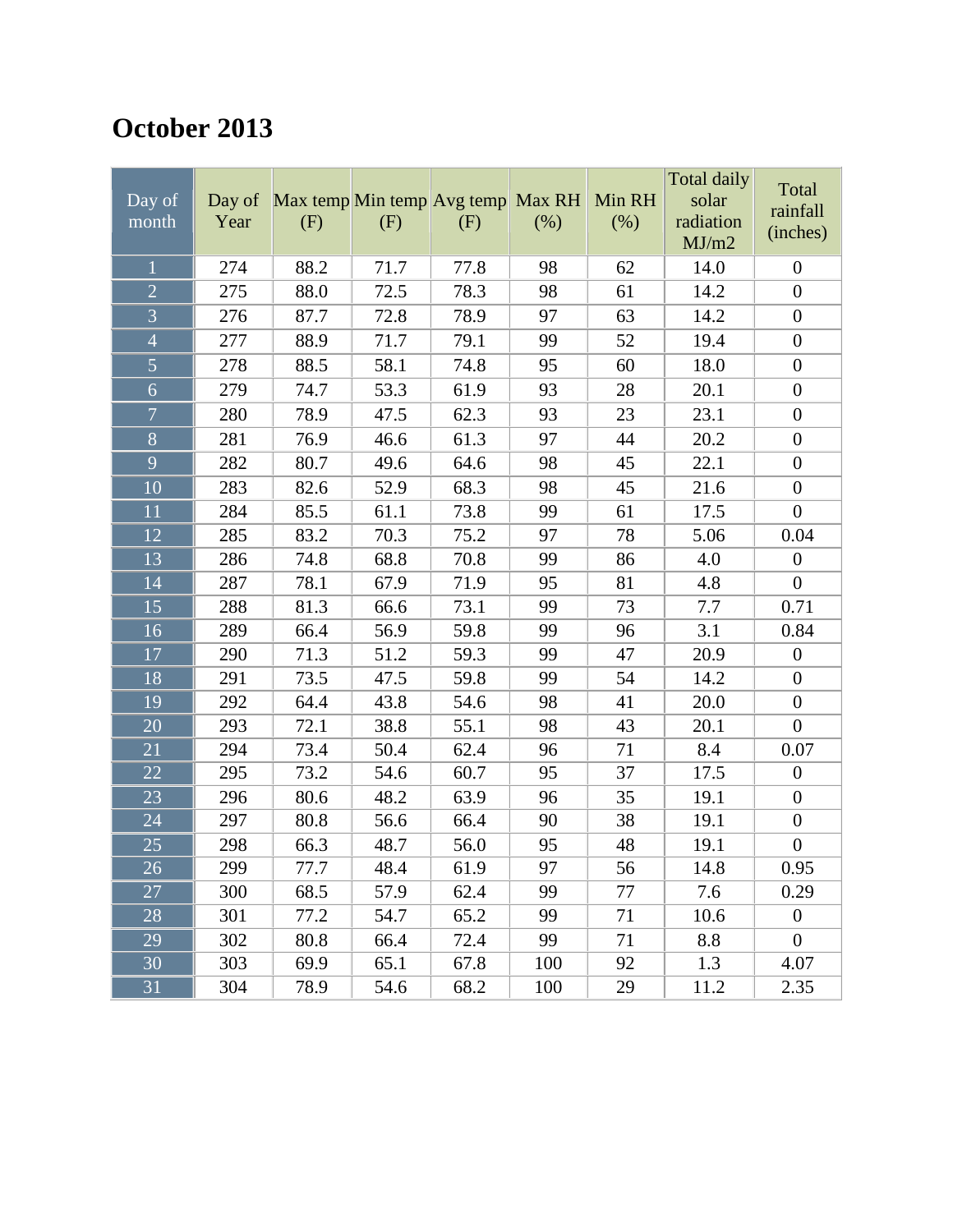## **November 2013**

| Day of<br>month | Day of<br>Year | Max temp Min temp Avg temp Max RH<br>(F) | (F)  | (F)  | (%) | Min RH<br>(% ) | Total daily<br>solar<br>radiation<br>MJ/m2 | Total<br>rainfall<br>(inches) |
|-----------------|----------------|------------------------------------------|------|------|-----|----------------|--------------------------------------------|-------------------------------|
| $\mathbf{1}$    | 305            | 76.7                                     | 47.2 | 60.8 | 98  | 38             | 17.6                                       | $\boldsymbol{0}$              |
| $\overline{2}$  | 306            | 66.4                                     | 43.1 | 55.9 | 90  | 30             | 18.5                                       | $\boldsymbol{0}$              |
| $\overline{3}$  | 307            | 65.6                                     | 36.9 | 51.3 | 98  | 45             | 17.9                                       | $\boldsymbol{0}$              |
| $\overline{4}$  | 308            | 67.0                                     | 52.7 | 59.0 | 96  | 73             | 5.8                                        | 0.04                          |
| $\overline{5}$  | 309            | 72.2                                     | 61.0 | 66.7 | 95  | 84             | 4.4                                        | $\boldsymbol{0}$              |
| $\overline{6}$  | 310            | 70.7                                     | 44.8 | 60.1 | 98  | 84             | 3.6                                        | 0.56                          |
| $\overline{7}$  | 311            | 61.5                                     | 37.1 | 47.5 | 98  | 43             | 17.4                                       | $\boldsymbol{0}$              |
| $\overline{8}$  | 312            | 64.5                                     | 39.7 | 51.2 | 98  | 51             | 9.5                                        | $\boldsymbol{0}$              |
| 9               | 313            | 60.9                                     | 48.4 | 54.5 | 95  | 66             | 5.0                                        | $\boldsymbol{0}$              |
| 10              | 314            | 70.0                                     | 45.1 | 55.2 | 98  | 43             | 16.2                                       | $\boldsymbol{0}$              |
| 11              | 315            | 72.4                                     | 42.9 | 55.4 | 99  | 46             | 16.0                                       | $\boldsymbol{0}$              |
| 12              | 316            | 54.0                                     | 38.9 | 49.3 | 99  | 62             | 3.8                                        | $\boldsymbol{0}$              |
| 13              | 317            | 50.6                                     | 26.0 | 36.6 | 96  | 37             | 17.5                                       | $\boldsymbol{0}$              |
| 14              | 318            | 61.3                                     | 28.6 | 44.2 | 94  | 35             | 15.3                                       | $\boldsymbol{0}$              |
| 15              | 319            | 72.6                                     | 48.4 | 57.9 | 98  | 69             | 7.0                                        | 0.01                          |
| 16              | 320            | 74.8                                     | 59.3 | 67.5 | 98  | 86             | 6.0                                        | $\boldsymbol{0}$              |
| 17              | 321            | 85.7                                     | 63.1 | 75.1 | 95  | 49             | 12.0                                       | 0.01                          |
| 18              | 322            | 72.8                                     | 53.4 | 62.5 | 85  | 28             | 14.2                                       | $\boldsymbol{0}$              |
| 19              | 323            | 65.6                                     | 46.7 | 56.5 | 73  | 26             | 15.0                                       | $\boldsymbol{0}$              |
| 20              | 324            | 69.7                                     | 38.2 | 55.6 | 90  | 39             | 11.6                                       | $\boldsymbol{0}$              |
| 21              | 325            | 74.8                                     | 59.6 | 67.5 | 94  | 57             | 6.0                                        | 0.02                          |
| 22              | 326            | 71.1                                     | 40.5 | 47.5 | 98  | 94             | 1.5                                        | 3.34                          |
| 23              | 327            | 46.0                                     | 41.2 | 43.3 | 99  | 65             | 1.7                                        | 0.19                          |
| 24              | 328            | 41.5                                     | 32.8 | 36.7 | 95  | 45             | 9.4                                        | 0.23                          |
| 25              | 329            | 35.7                                     | 32.8 | 34.2 | 98  | 96             | $2.0\,$                                    | 1.03                          |
| 26              | 330            | 44.5                                     | 34.7 | 38.2 | 98  | 73             | 3.4                                        | 0.34                          |
| 27              | 331            | 46.0                                     | 27.8 | 35.2 | 91  | 37             | 16.0                                       | $\boldsymbol{0}$              |
| 28              | 332            | 51.9                                     | 24.2 | 35.2 | 96  | 45             | 12.2                                       | $\boldsymbol{0}$              |
| 29              | 333            | 59.8                                     | 25.8 | 40.5 | 97  | 35             | 15.1                                       | $\boldsymbol{0}$              |
| $\overline{30}$ | 334            | 65.6                                     | 37.4 | 51.6 | 88  | 48             | 11.3                                       | $\boldsymbol{0}$              |